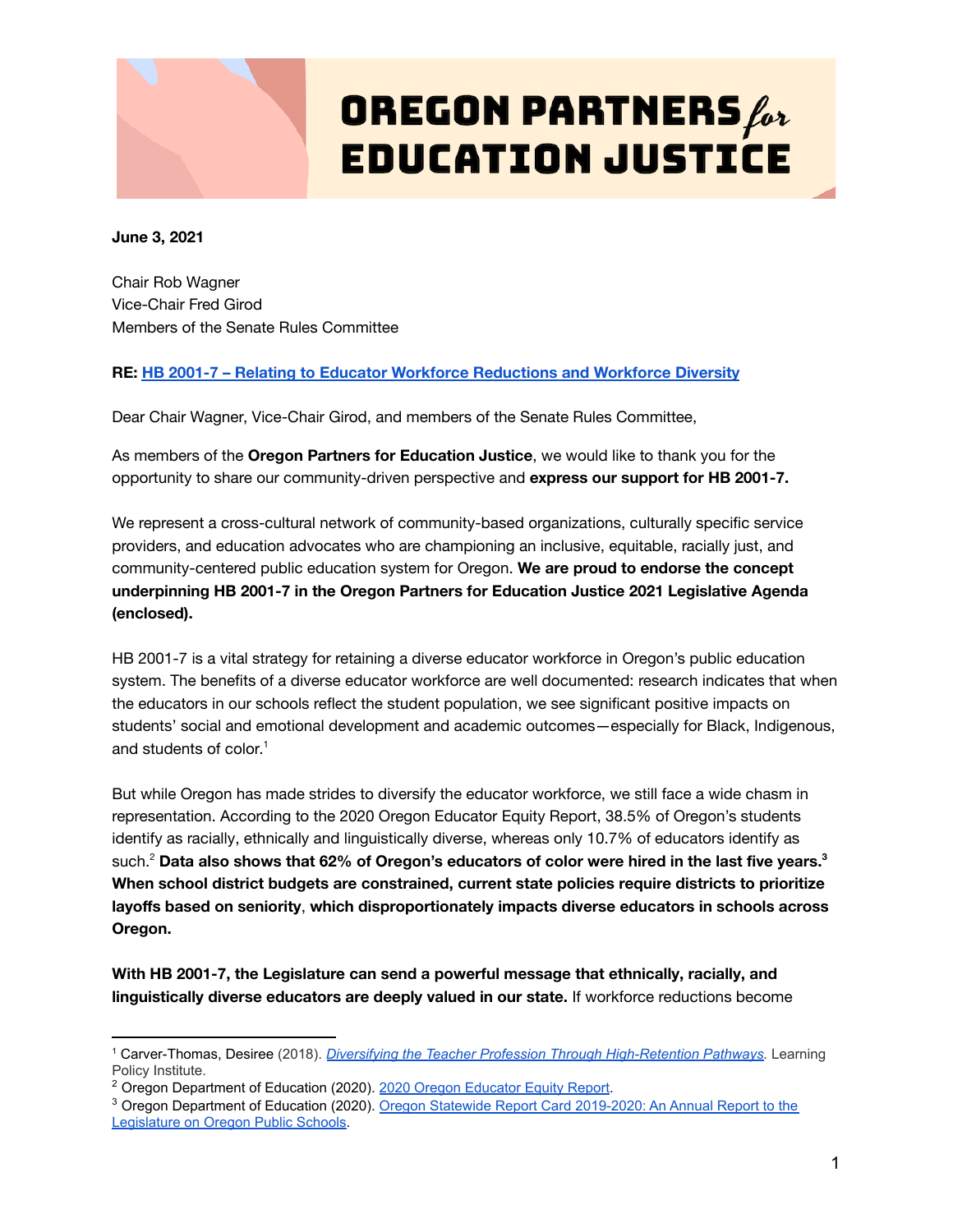necessary, this legislation will require school districts to retain an educator with less seniority if the educator has more merit *and* if their retention is necessary to maintain the district's workforce diversity ratio.

This is not the time to abandon Oregon's commitment to diversifying the educator workforce and sacrifice its benefits for students. Now more than ever, we must support policies aimed at retaining diverse educators—especially those who are still early in their teaching careers.

### **Please vote YES on HB 2001-7, an essential step toward advancing a more inclusive, equitable, and racially just education system for Oregon's children.**

Sincerely,

#### **Oregon Partners for Education Justice**

| Adelante Mujeres                  | KairosPDX                                |
|-----------------------------------|------------------------------------------|
| Unite Oregon                      | FACT Oregon                              |
| <b>Black Parent Initiative</b>    | Latino Network                           |
| Consejo Hispano                   | <b>Coalition of Communities of Color</b> |
| Asian Family Center               | Oregon Student Voice                     |
| Africa House                      | <b>EUVALCREE</b>                         |
| Early Literacy Success Alliance   | REAP, Inc.                               |
| Self Enhancement, Inc.            | Salem/Keizer Coalition for Equality      |
| Foundations for a Better Oregon   | Children's Institute                     |
| Oregon Business Council           | Stand for Children Oregon                |
| Immigrant and Refugee Community   | Native American Youth and Family         |
| Organization (IRCO)               | Center (NAYA)                            |
| Asian Pacific American Network of | Oregon Coalition of Community            |
| Oregon (APANO)                    | Charter Schools (ORC3S)                  |

#### **CONTACT:**

Amanda Manjarrez Director of Public Policy and Government Affairs Foundations for a Better Oregon (On behalf of Oregon Partners for Education Justice) amanda@betteroregon.org

**ENCLOSED:** 2021 Legislative Agenda – Oregon Partners for Education Justice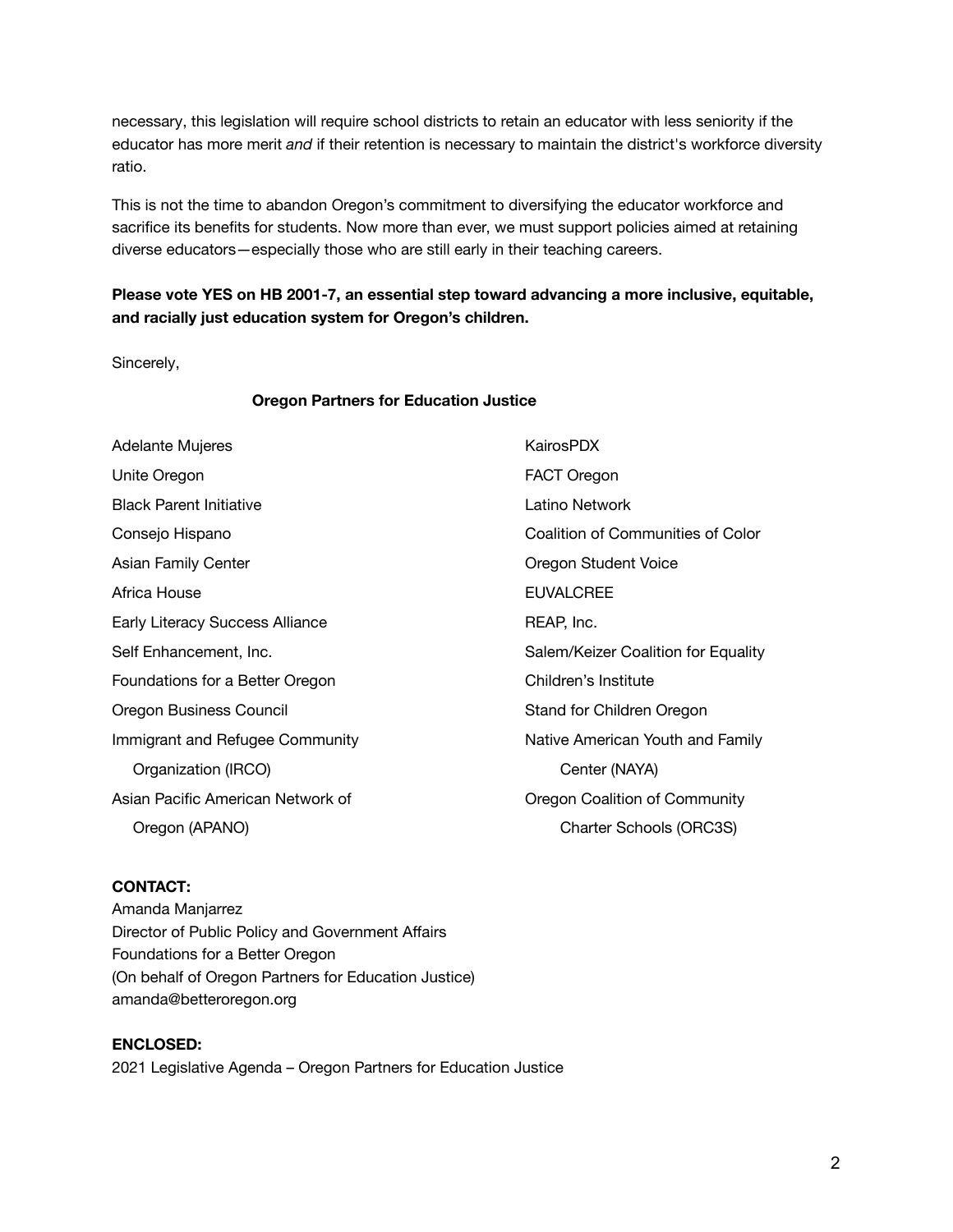# OREGON PARTNERS for EDUCATION JUSTICE

### 2021 LEGISLATIVE AGENDA

Across Oregon, families, educators, and communities are stepping up to make sure children aren't left behind. Now is the time to rethink how Oregon's public education system works with communities to support children and families who are disproportionately impacted by school closures and the ongoing injustice of systemic racism.

This community-driven agenda charts Oregon's next steps toward building an inclusive, equitable, and just public education system during and beyond COVID-19. **During the 2021 Legislative Session, the Oregon Legislature can make a difference in the lives of historically underserved children and families with policies and investments that:**

- Ensure distance learning and school reopening is fully accessible, engaging, and culturally responsive.
- Ensure every child has access to high-quality, culturally sustaining early learning opportunities.
- Promote anti-racist learning environments where every child feels like they belong.
- Recognize how critical community partners support children's unique learning, social, emotional, and cultural needs.

**As Gov. Kate Brown proposed in her Recommended Budget for 2021-23, fully funding the landmark Student Success Act (SSA) is a clear path toward prioritizing equity as a core value of our public education system.** By building on the promise of the SSA, we can create a public education system that works for all—especially Black children, Indigenous children, children of color, low-income children, children in rural communities, and far too many more who are underserved by the system as it stands.

#### WHO WE ARE

Oregon Partners for Education Justice is a cross-cultural network of community-based organizations, culturally specific service providers, and education advocates who are championing a racially just and community-centered public education system for Oregon. We believe in the vision, wisdom, and leadership of impacted communities, and advocate for equitable policies and investments that eliminate disparities and empower historically underserved children.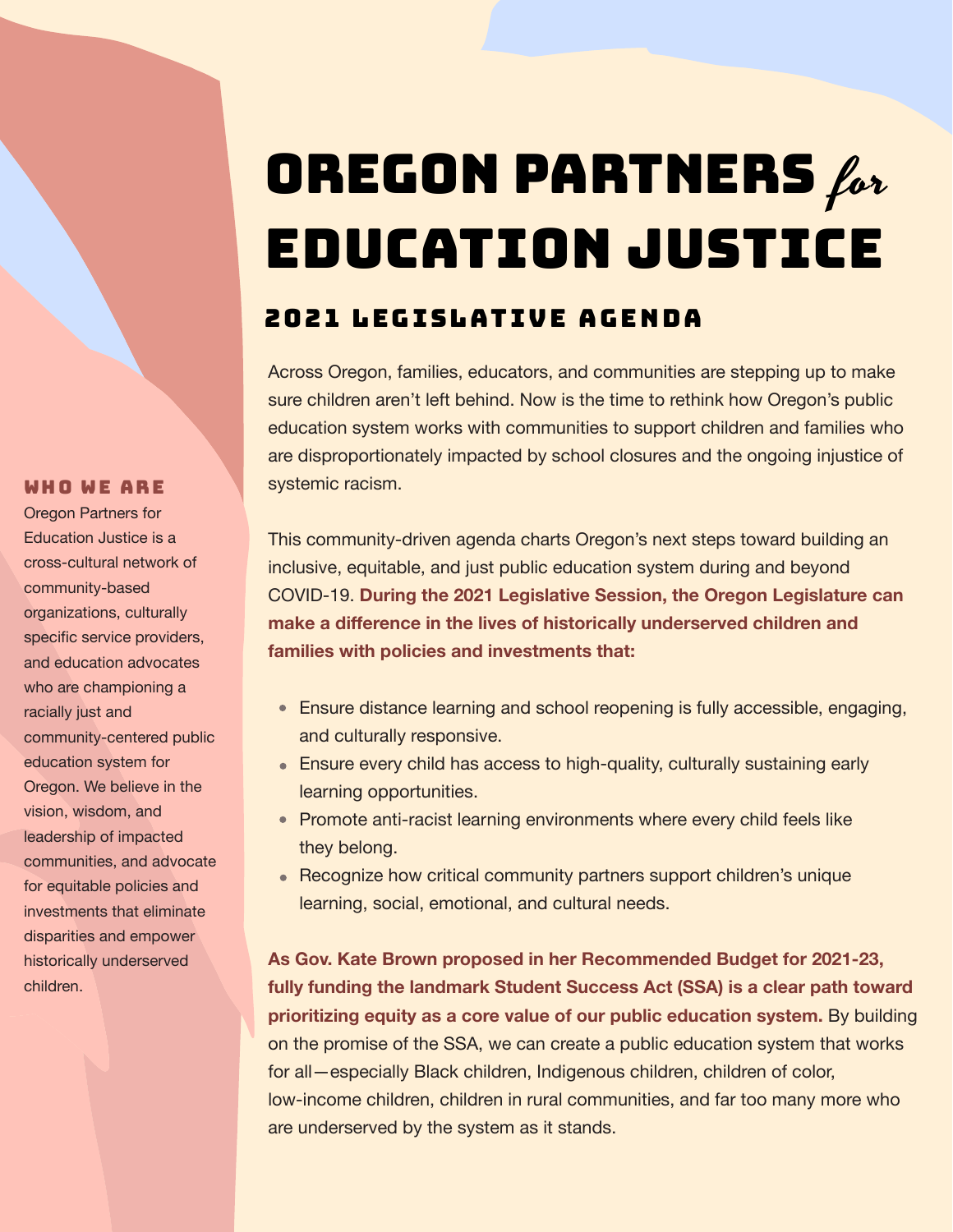### BUILD ON THE STUDENT SUCCESS ACT AS A I. FOUNDATION FOR EQUITY

### **SSA Early Learning Account**

- Prioritize funding to expand access to **high-quality, culturally sustaining early learning programs**, including culturally specific early childhood and kindergarten transition programs.
- Prioritize investment in **professional development and pay equity for the early childhood workforce.**

### **SSA Student Investment Account**

- **Prioritize investments that target support for historically underserved students,** who are now disproportionately impacted by the COVID-19 crisis.
- **Prioritize investments in culturally responsive mental and behavioral health services** in partnership with communities.
- Require school districts to **engage historically underserved students and families in local planning and budgeting decisions.**

### **SSA Statewide Initiatives**

- Prioritize investment in **Summer Learning Grants for Title I schools** to mitigate learning loss for low-income students, which is exacerbated by school closures.
- **Increase investment in Oregon's statewide equity plans**—including the **Black/African American, Latino/a/x, American Indian/Alaska Native Student Success Plans**—to honor community self-determination and invest in community-based organizations as partners supporting students.
- Support the **Educator Advancement Council** and other policies to recruit, train, and retain a **racially diverse educator workforce**; develop a statewide **anti-racism initiative for educators**; and create an **Indigenous Educators Institute.**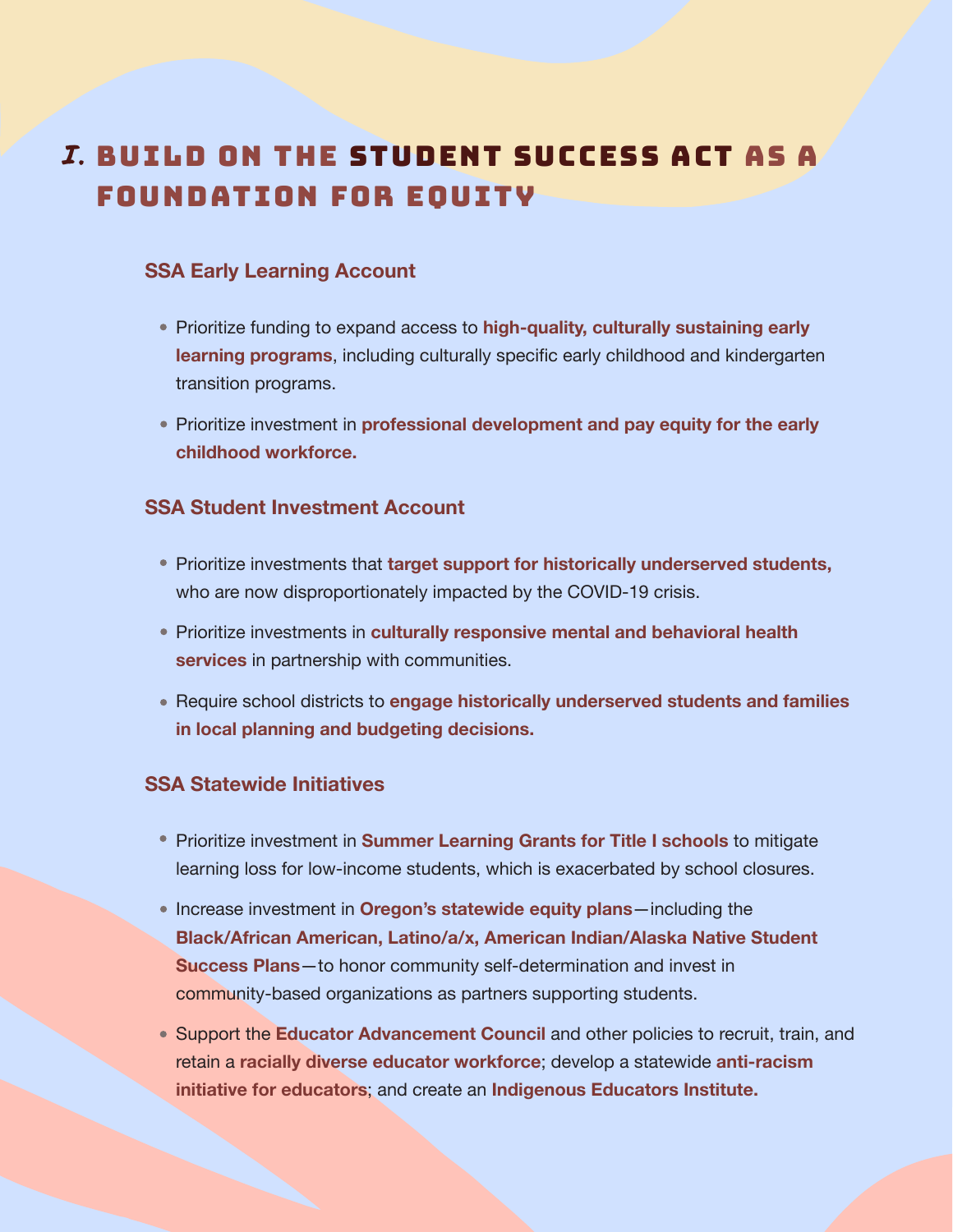### *II.* HOLD OUR PUBLIC EDUCATION SYSTEM ACCOUNTABLE TO ALL STUDENTS

- To successfully implement Oregon's statewide Ethnic Studies standards, **invest in anti-racist curriculum development and professional development for educators.**
- To effectively support every child's social and emotional learning (SEL), **direct the State Board of Education to adopt equitable SEL content standards and provide technical assistance to school districts for implementation.**
- To ensure schools are effectively measuring student progress and success, **adopt an inclusive process to review Oregon's high school graduation and "Essential Skills" requirements.**
- To prepare every young person for the future, **expand career-connected learning and youth employment opportunities (including STEM access) for historically underserved students.**
- To ensure the diverse and unique cultural traditions of our students are respected and celebrated, **allow tribal regalia to be worn at graduation ceremonies and school events.**
- To honor the many cultures of Oregon's students and expand access to electives, **allow students to fulfill high school language arts requirements in languages other than English or through English Language Learner coursework.**
- To create a more coherent and equitable resourcing strategy for Oregon's public education system, **increase transparency and accountability in how State School Fund dollars are spent at the local level.**

### *III.* LIFT UP COMMUNITY SOLUTIONS IN A SHARED COMMITMENT TO EQUITY

Advancing equity requires including impacted communities in the policy process, from design to implementation to evaluation. This agenda stands in solidarity with communities across Oregon who are advocating for an equitable and racially just public education system for children during the 2021 Legislative Session:

**Reimagine Oregon** is uplifting policy solutions to stop the school to prison pipeline by addressing hate and bias incidents through Oregon's anti-bullying laws; eliminating in-school arrests and zero tolerance discipline policies; and diverting funding from punitive measures to restorative justice practices.

**Oregon's Early Childhood Coalition** is advocating for policies that address racial disparities in access to culturally responsive early learning opportunities, including eliminating suspension and expulsion in early care and education programs; mandating an Early Childhood Equity in Access report; urging Congress to keep children safe from ICE in early childhood settings; and supporting the creation of a Tribal Early Learning Hub to consult directly with Oregon's nine federally recognized tribes.